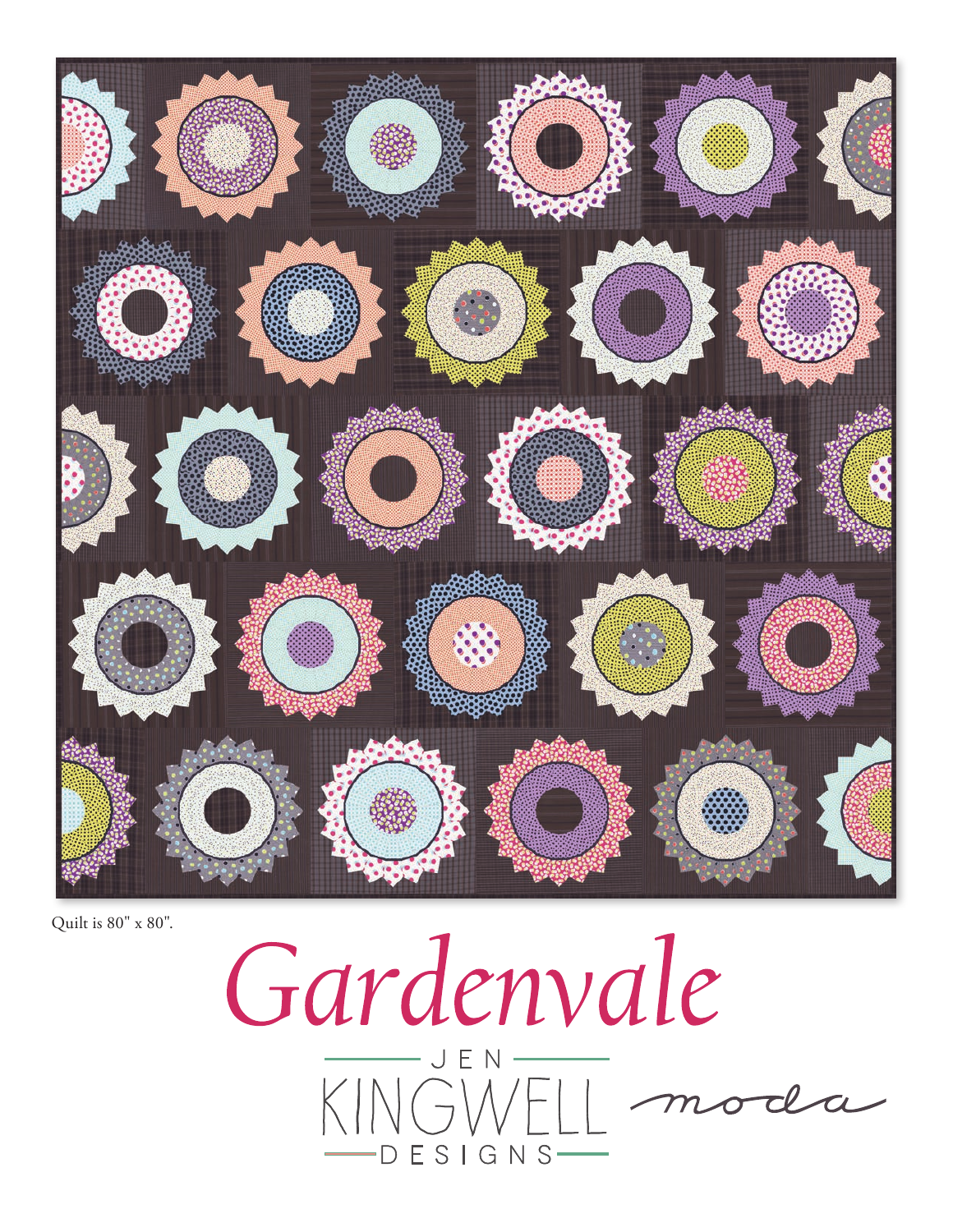

Quilt is 80" x 80".

## **Fabric Cutting**

### **Dresden Plates and Center Circles**

*First cut 1-18" x width of fabric strip from EACH the 2 striped fabrics to be used for the center circles.* From the remainder of the 2 striped fabrics cut a total of 14-5" x length of fabric strips (7 strips from each fabric.)



#### **Backgrounds**

From EACH of 4 assorted prints cut 3-161/2" x width of fabric strips From the strips, cut 5-16½" squares and 1-161/2" x 81/2" rectangle (total of 20 squares and 4 rectangles)

## From 1 print cut

2-161/2" x width of fabric strips From the strips, cut 2-16½" squares and  $2-16\frac{1}{2}$ " x  $8\frac{1}{2}$ " rectangles

# **Binding**

9-21/2" x width of fabric strips Sew the strips end to end to make the binding.

# **Construction**

1 **Dresden Plates** (A) Align the 21/2" line on the EZ Dresden ruler on the dashed white line of a 5" x length of fabric strip to cut 1 wedge. Rotate the ruler to cut a second wedge. Continue cutting wedges, rotating the ruler, until you have 20 of each wedge type cut from one strip. Repeat with each of the remaining 13-5" x length of fabric strips. Cut a total of 28 sets of 20 matching wedges.



(B) Fold the wedges in half right sides together. Stitch across the top using a  $1/4$ " seam allowance. Fold the top right side out and press to make a point. Join 20 matching wedges to make a dresden plate. Make 22. Join 10 matching wedges to make a half plate. Make 6. Press the seams in one direction. Note: You will have 60 extra wedges.

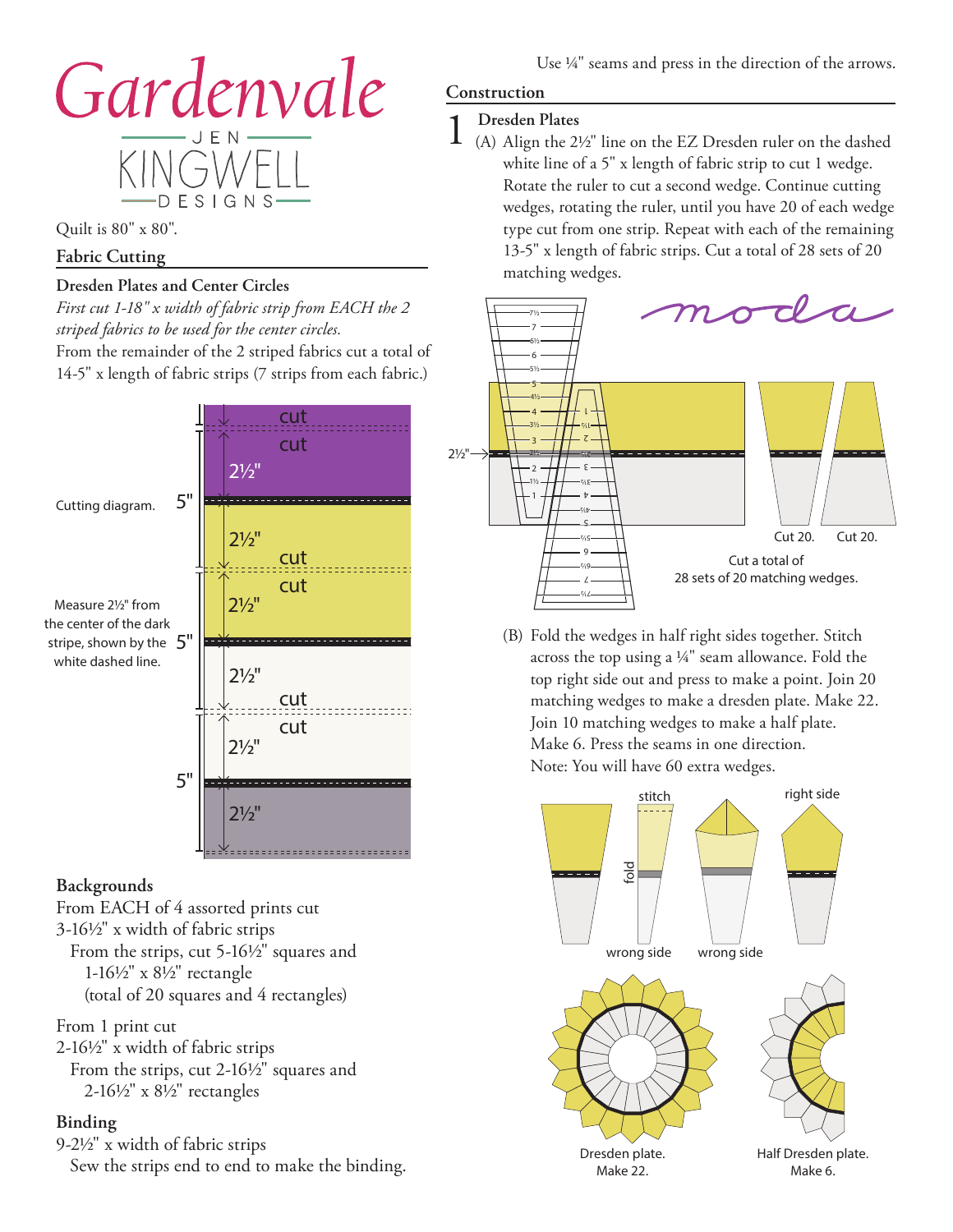- (C) Trace 22-4" circles and 6 half circles using the patterns on the interfacing leaving at least 1" between the tracings. Cut out the circles and half circles roughly 1/2" from the drawn lines.
- (D) Use the 1/2 yard cuts from the striped fabrics and the leftover background fabrics for the circles. Cut a 5" square of fabric and place a circle of interfacing on the right side. Sew on the drawn line. Trim 1/8" from the drawn line. Slit the interfacing. Turn the circle right side out. Repeat to make 22 circles.



(E) Layer the half circle interfacing on the right side of a 5" square. Sew on the curved drawn line, leaving the straight side open. Trim 1/8" from the drawn line. Turn the half circle right side out. Repeat to make 6 half circles.



(F) Appliqué the circles and half circles to the whole and half dresden plates.



(G) Appliqué the whole dresden plates to a 161/2" background square. Make 22. Appliqué the half dresden plates to a 81/2" x 161/2" background rectangle. Make 6.





161/2" x 161/2" unfinished

81/2" x 161/2" unfinished Make 6.



Trace 6 on the interfacing.

seam allowance

seam allowance